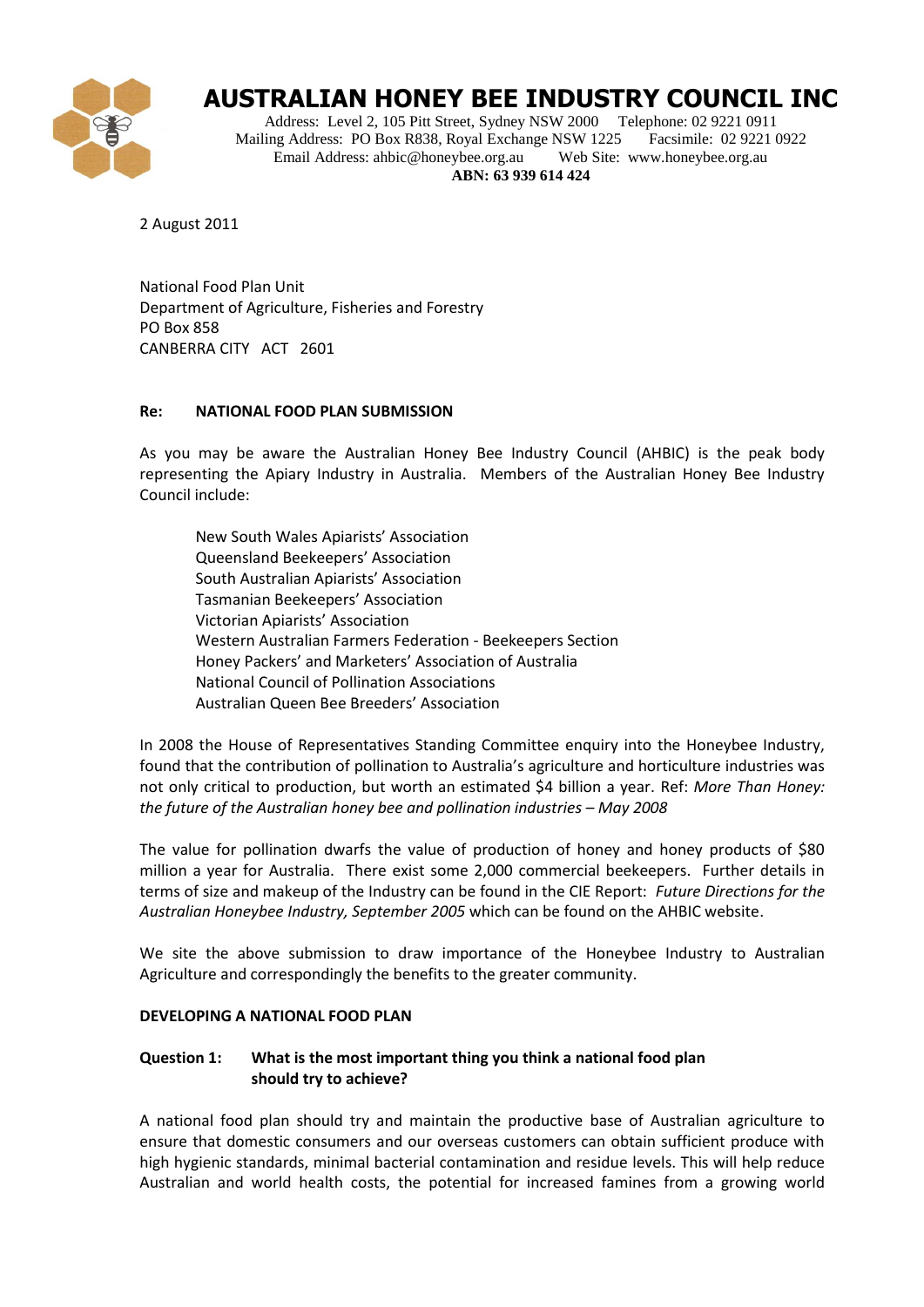population and international tensions. This will also lead possibly to increased illegal people flows which is another consequence of such an action.

#### **Question 2: What do you think the vision and objectives for a national food plan should be?**

The vision should be for Australia to continue to be a food exporter making our international contribution to world welfare and minimising the potential loss of world welfare from malnourishment of people in Australia and overseas. The objectives should focus on this vision and entail:

- maintaining the productive base by not forcing resources out of industries through government programs that do not recognise this vision, such as the restrictions on production arising from the honey bee industry losing access to forest resources;
- ensuring that we can meet the challenges by having the appropriate research and development base to deal with future productivity requirements and countering any deleterious changes such as biosecurity threats.

## **FOOD SECURITY**

## **Question 3: What do you see as the major risks to Australia's food supply in the coming years and decades? How could they be avoided or managed more effectively?**

Government pursuit of other objectives such as surrendering to environmental pressure groups for restricting access into forest resources without considering the bigger picture of Australian and World welfare will result in adverse consequences. Governments should take a much broader view of policy objectives in considering any action that may have an adverse impact on agricultural production.

In the globalising world economy, new biosecurity threats are always arising of which in many cases little may be known. These biosecurity threats can have extremely damaging effects on large parts of agriculture. For example biosecurity threats to the honeybee industry will have even greater effects upon pollination dependent industries with possibly extremely adverse production downturns in those industries for extended periods of time. Such threats also induce the widespread necessity for perpetual use of chemical controls in bee husbandry practices that limits Australian honeys marketability and introduces new pesticides to the food chain. In addition, greater costs of production are incurred. There is a need for greater preparedness and willingness to commit resources at an earliest stage as possible to counter these biosecurity threats before they become established.

#### **Question 4: What does food security mean to you? How would this be achieved? How would we know if/when we are food secure?**

Food security should mean that we produce firstly sufficient overall foodstuffs for our domestic market with high hygienic standards, minimal microbial contamination and residue levels eliminated of low enough to maintain a healthy population. Secondly, that we can make a contribution to feeding other people in the world by having a sufficient export surplus to minimise international tensions.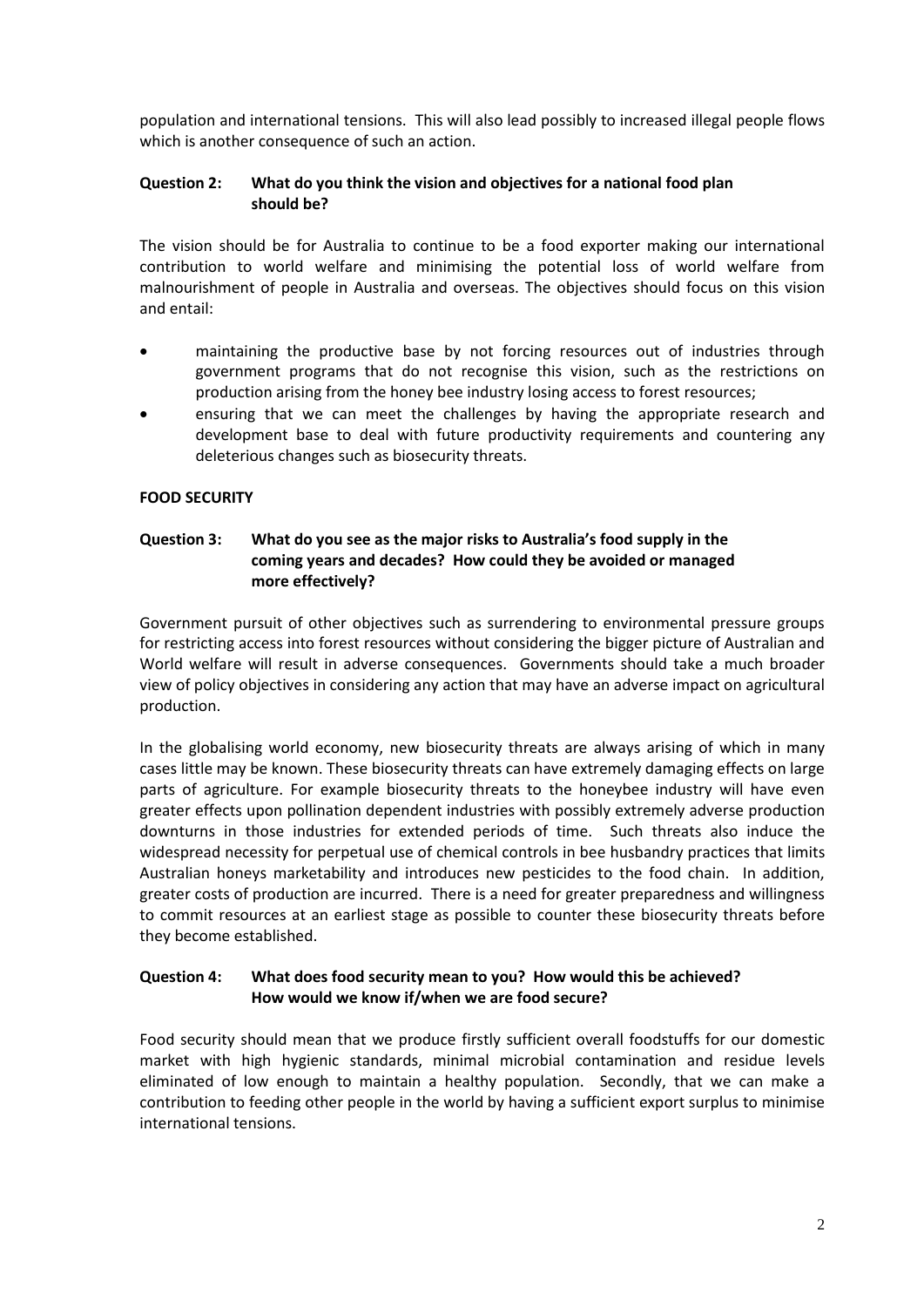#### **NUTRITIOUS AND SAFE FOOD SUPPLY MEETING CONSUMER NEEDS**

#### **Question 5: What are the most important benefits that Australian consumers get or should get from our food supply? Why?**

They should be able to get the nourishment to ensure that they can maintain a productive healthy lifestyle that contributes to the overall good of the nation with less chance of people becoming a health welfare burden on the rest of society, especially with an ageing population. Hygienic standards and microbial contamination of food should be at world's best practice and residue levels should be eliminated or controlled to ensure no food safety risk. Food supply should be diverse enough to maintain high health standards.

#### **Question 6: What two or three actions:**

## **- by the government sector would most benefit food consumers?**

**- by the non-government sector would most benefit food consumers?**

Ensuring that all foodstuffs domestic or imported meet the appropriate hygienic standards and residue levels.

It is noted that in some instances honey that has been rejected by other countries has been legally imported into Australia even though it would have also failed domestic production standards in terms of residues.

Ensuring a competitive market for the delivery of food to consumers.

Concentration of market power at the retail level can reduce the opportunity for providing the appropriate hygienic foodstuffs as the retailer concentration can limit the variety of products. Standards can be reduced to the lowest common denominator without the ability of producers to get the shelf space or promotional avenues for higher quality/ healthy products.

FSANZ are focused on high risk food health risks and are therefore not prepared to address commodity based Standard deficiencies that require greater specificity and action for nonconformance to existing standards. The honey industry has requested greater standard detail for honey, which has been denied despite international standards in the EU and Codex exhibiting such detail.

The non-government sector needs continued support to drive productivity of agricultural products through mechanisation and best practice initiatives in the primary production sector. The mechanisms of delivery to the consumer and the retailer expected margin results in a disproportionate return to the producer, who is investing, researching, managing and delivering the foods production into the future.

## **A COMPETITIVE, PRODUCTIVE AND EFFICIENT FOOD INDUSTRY**

## **Question 7: What do you see as the major opportunities for Australia's food industry in the coming years and decades? How could they be realised?**

The growing world population and economic growth in large parts of the world will create a bigger market for higher quality products. Higher quality should be equated with hygiene standards and minimal chemical residue levels. Australia has a 'clean & green' image and this reputation needs to be preserved through activities that retain a low reliance on chemicals and pristine production environments.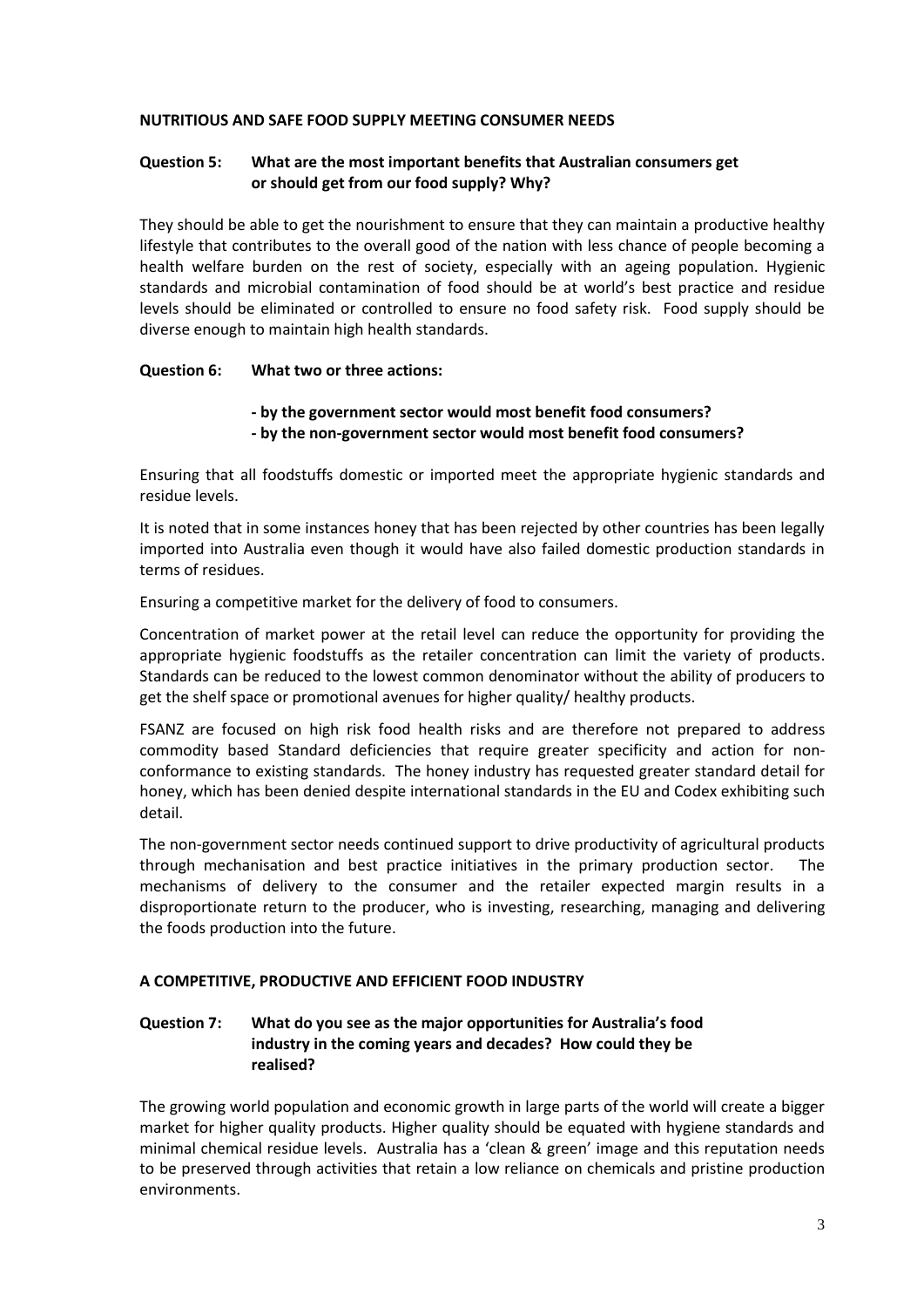Opportunities for Australia can be realised if the production potential of the industry is at the least maintained, if not enhanced. This requires a continuing research and development effort to boost production and quality levels and removing barriers to expansion.

## **Question 8: What two or three actions:**

## **- by the government sector would most benefit businesses that make, distribute and sell food?**

- Encourage and develop competition in a concentrated retail market.
- A high degree of government support to the primary production sector to extend knowledge of best practice, undertake research and provide on-going sustainability, such as succession planning.
- Ensure the integrity of biosecurity actions to eliminate and control incursions of foreign pests and diseases.
- Ensure on-going access to natural resources, such as State and National Parks for beekeepers hives to survive and prosper.
- **Enforcement of country of origin labelling.**
- **Proper enforcement of organic standards and associated deceptive and misleading conduct.**

## **- by the non-government sectors would most benefit businesses that make, distribute and sell food?**

- On-going consumer education and support of the benefits of supporting locally grown produce.
- Strong industry based national Associations that are well funded and able to attract and retain skilled staff to assist agricultural industries prosper.

# **Question 9: What specific food policy and regulatory functions within or between governments: - overlap? - are at cross-purposes? - have gaps?**

State governments ensure that Australian honeys meet high standards. AQIS are responsible for imports and the standards are meant to be the same but they rarely test for them. There is insufficient control of imports arising from origins of known adulteration and residue risk as the food safety concern is considered minimal. FSANZ has a minimalist honey standard that has less detail than most other countries in the world, which industry has requested to be upgraded with no action taken. The AQIS managed National Residue Survey conducted for industry market access to the EU provides the primary function for control and review of honey, and there is no other government initiated controls evident to industry.

# **Question 10: Which regulation or regulatory regime poses the greatest burden on the food industry along the food supply chain (production, processing/manufacturing, transport and logistics, wholesale, retail)? What could be done to reduce this burden?**

With respect to honey, the production and food supply chain lacks any great regulatory burden and this is considered appropriate for this commodity.

The major regulatory regime is external, with trade access issues and tariffs restricting a free market in honey, honeybees and apiary products. Greater efforts by the government in addressing these matters would achieve an enormous upside for industry. Trade issues are a problem in the USA market for live bees, Japan for Nosema, Korea and New Zealand honey access to name but a few.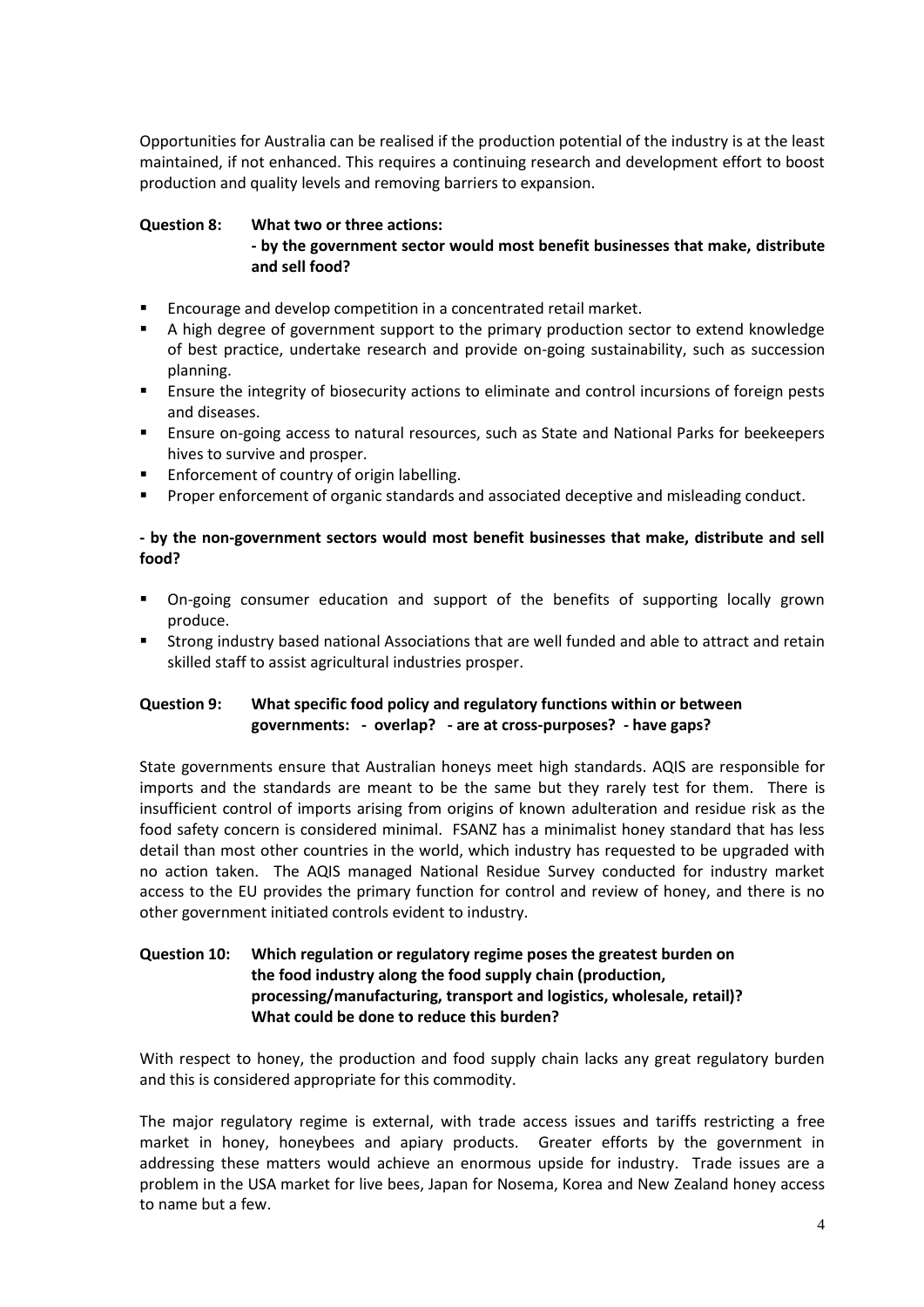The Apiary Industry, like most agricultural industries is a price taker and any increase in production costs through regulation or other forms of cost burden need to be absorbed by the industry hence it is important that any regulatory regime not impose additional costs on the food supply chain.

#### **SUSTAINABLE FOOD INDUSTRY**

#### **Question 11: What two or three actions:**

**- by the government sector would most benefit communities that are highly dependent on food production, processing, distribution or sale?**

- On-going support for primary production business development, mechanisation, education and succession.
- Access to natural resources to ensure the on-going viability of primary production businesses (e.g. State & National Parks).
- Existing and greater tax concessions and fuel excise subsidies for primary producers in regional and rural areas.
- **Support for biosecurity measures need to protect existing food producing activities.**
- Encouragement and incentives to set up regional and rural food production and processing facilities.
- Better capability to set-up statutory levies to support significant industry interests.
- **•** Maintenance of a quarantine facility to ensure genetic stock is maintained at the highest level.

## **- by the non-government sector would most benefit communities that are highly dependent on food production, processing, distribution or sale?**

- On-going national industry association involvement to support industry-government based activities and those instigated by the industry to develop and support the industry.
- Greater support and integration of symbiotic industries, such as horticultural industries requiring pollination and the honey bee industry to progress mutually in the interests of both parties.

#### **CONCLUSION**

The Australian Honeybee Industry welcomes the opportunity to have input into the development of a National Food Plan and is happy to further expand on issues raised. In responding to the questionnaire industry has sought to tease out issues of importance to the Apiary Industry however we fell these are also important to the wider agricultural industry.

A risk-impact analysis clearly points to the industry needing to address two key issues as a matter of priority. These are: first, to ensure that everything possible is being done to protect the industry from an exotic incursion of *Varroa* mite or other serious exotic diseases; and second, to influence governments to ensure that access to native flora resources is not further restricted and hopefully reversed. The latter will require a concentrated effort by industry leaders to influence policy makers on sound, professional and well-presented arguments and will also require the industry to establish its own environmental credentials through the adoption of an EMS.

It is also noted the current debate in respect of Oil & Gas Exploration/Production has the potential to affect access to resources which the industry needs to maintain production.

Because of its mobility and the large number of non-commercial beekeepers, the industry is vulnerable to spread of endemic diseases. With state governments withdrawing resources in this area, the industry needs to address how it can minimise this risk. Better hive management and